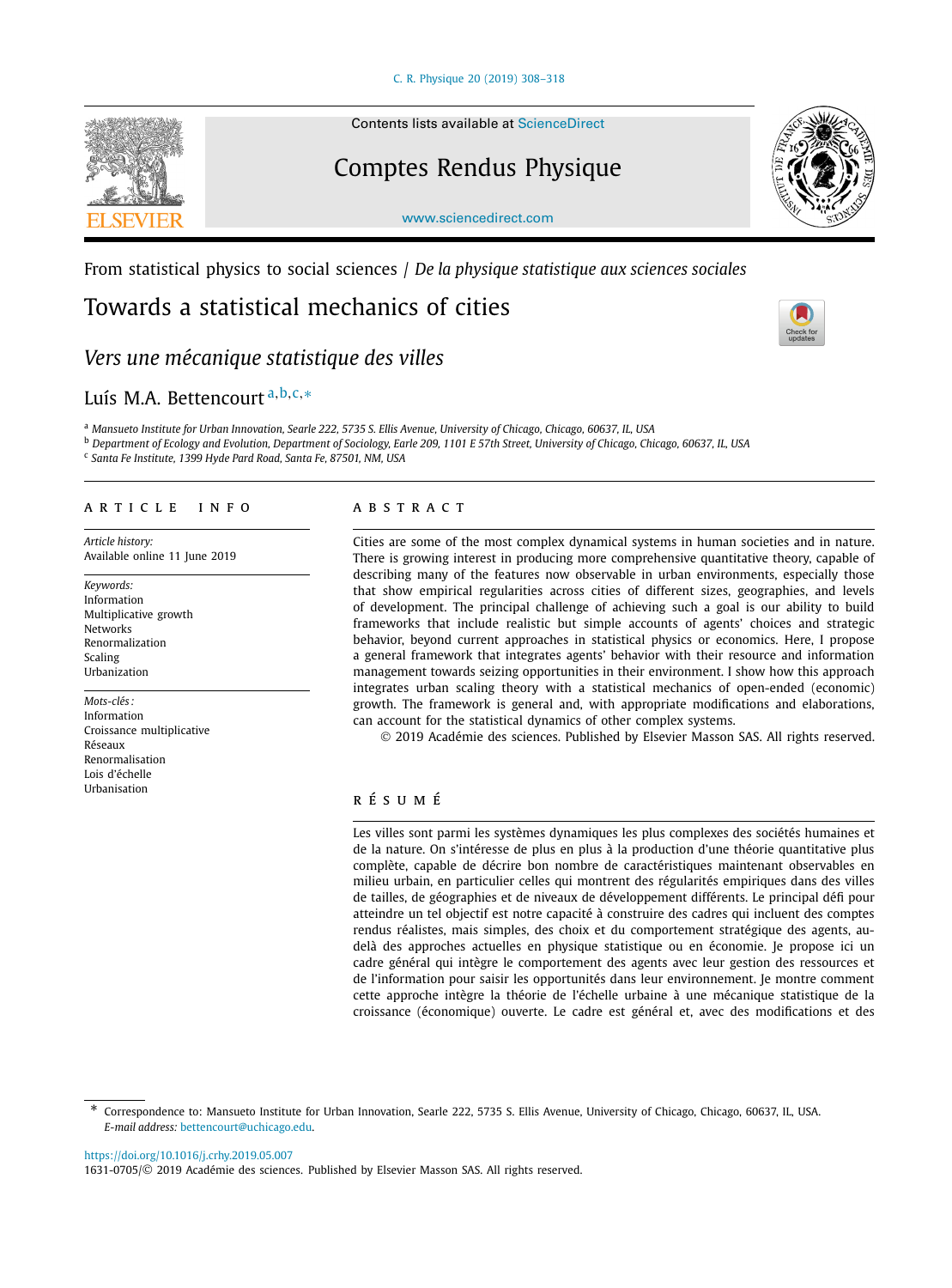© 2019 Académie des sciences. Published by Elsevier Masson SAS. All rights reserved.

### <span id="page-1-0"></span>**1. Introduction**

Cities, and the general phenomena associated with urbanization, are some of the most complex dynamical systems on Earth, shaping not only modern human societies, but also global resource flows and ecologies [\[1,2\]](#page-9-0).

Recently, it has become apparent through the comparative analysis of urban systems across space, time, and levels of development that many quantities obey a number of simple statistical regularities, accounting for so-called scaling and agglomeration effects realized by cities  $[3-6]$ . This means that quantities – such as a city's built area or its Gross Domestic Product (GDP) – can be written as functions of time, *t*, and city size, *Ni(t)* for city *i*, as

$$
Y(N_i, t) = Y_0(t) N_i^{\beta}(t) e^{\xi_i(t)}
$$
\n
$$
(1)
$$

where  $Y_0(t)$  is a time-dependent pre-factor, common to all cities,  $\beta$  is a scaling exponent also common to all cities, and the  $\xi_i(t)$  are deviations from scaling. The scaling "law",  $Y(N_i, t) = Y_0(t)N_i(t)^{\beta}$ , represents average behavior across all cities in an urban system, while the deviations, *ξ(t)*, capture higher-order statistics [\[7\]](#page-9-0).

This expression presents several targets for explanation, which have been partially tackled by different modeling approaches. The main goal of urban scaling theory has been the prediction of the exponents *β* for a number of different urban indicators. This theory expands on a long history of models in economic geography [\[8–10\]](#page-9-0) and treats cities as self-consistent spatial equilibria, from which expressions for these exponents and the pre-factors, such as *Y*0, are derived [\[6\]](#page-9-0). Predictions for many of these exponents stand in good agreement with observations from historical urban systems and cities in nations throughout the world today, from the Aztecs  $[11]$  to classical Rome  $[12]$  and from Brazil  $[13]$  to China  $[3,6]$ , the US  $[3,5,6]$ to South Africa [\[13\]](#page-9-0), from EU nations  $[4,14]$  to India [\[15\]](#page-9-0) and beyond [\[3,5–7\]](#page-9-0).

The statistical dynamics of these same quantities, however, have proven to be a harder problem because they are manifestly different from standard expectations in statistical physics [\[7,16\]](#page-9-0). There are two separate issues here: the first deals with predicting the (approximately) exponential behavior of the pre-factor in time,  $Y_0(t) = Y_0(0) e^{\overline{\eta}t}$ , which requires a theory for growth rates, *η*. The second deals with the dynamical behavior of the "deviations" around scaling for each city, *ξi(t)*.

The first issue is necessarily entangled with theories of economic growth [\[17\]](#page-9-0). The present state of these theories in economics remains a work in progress, but a general insight is that "knowledge" is the primary ingredient of growth in incomes per capita [\[17,18\]](#page-9-0). The second issue has recently been developed in terms of the aggregation – from agents to cities – of multiplicative random growth models, which generate statistical behavior consistent with theory and data [\[16\]](#page-9-0).

Here I take a few steps forward towards the integration of these developments into a common framework. This integration provides us with a more general, self-consistent statistical dynamics of cities and a number of formal connections to quantitative modeling in other complex systems, from population dynamics to financial markets.

### **2. Results**

The complexity of cities is ultimately connected to the unique properties of people as social learning agents [\[8,19,20\]](#page-9-0). This means that it is the acquisition of resources and associated structuring of information – in a sense to be made specific below – that makes cities complex adaptive systems  $[6,8]$ . From this daily hustle at the individual level, immensely complex structures arise, including urban social networks, economic organizations with deep divisions of labor and knowledge, and the elaborate shapes of urban built environments. A statistical mechanics of cities must tell us how these structures are created and can change on average, connecting individual microscopic behavior with macroscopic consequences across many people and time.

The emphasis on choice, information and strongly heterogeneous interaction networks makes any statistical mechanics of cities very different from statistical physics [\[21\]](#page-9-0). The essential differences are illustrated schematically in Fig. [1.](#page-2-0) Any agent – a person, but also possibly an organization – can be described in terms of the dynamics of three general quantities: behavior, resources, and information.

Behavior can be modeled in terms of a trajectory (or "worldline" [\[6\]](#page-9-0)), which is simply a temporal sequence of the agent's states in interaction with an external environment. This is represented here by *x*[*t*], where the degrees of freedom *x* (typically a vector) could account, for example, for the position of an agent in an urban physical space. Executing any actual trajectory will incur dissipative costs and must therefore yield an income that, over time, compensates for the expenditure, so that the agent can live to fight another day.

The second quantity are *resources*, *r(t)* [\[16\]](#page-9-0). In biological systems, these may be a storage of free energy. In a city, resources may account for more complex variables, including money. The variables *r(t)* keep track of the compound resources available at each time to our agent, which result from its income minus costs.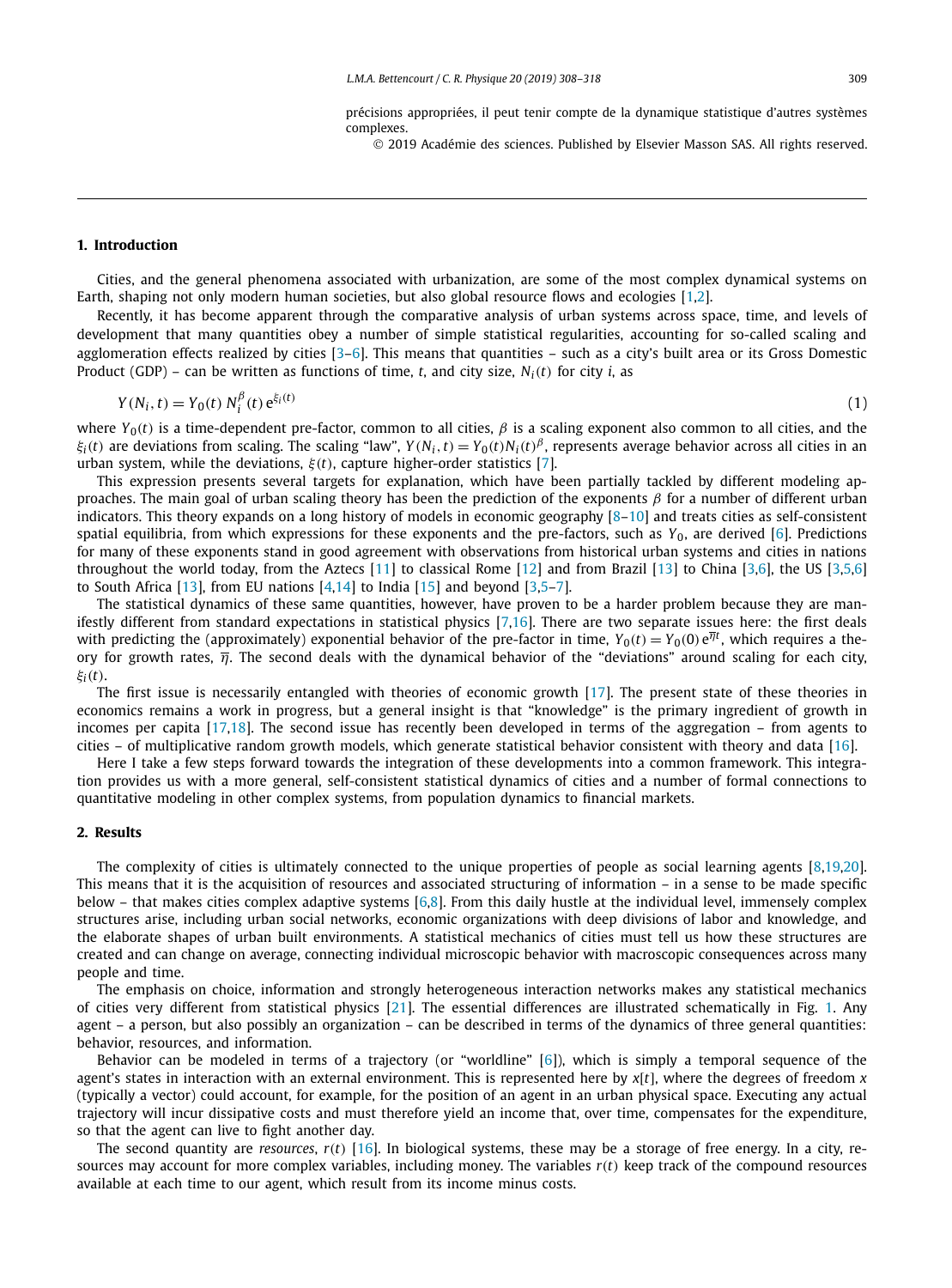#### **ENVIRONMENT**

<span id="page-2-0"></span>

Fig. 1. A schematic representation of a strategic agent. The agent behaves in the external environment of the city and uses its resources and information to shape its behavior, in order to obtain more resources and information. This allows the agent to maintain its lifestyle in the city, and possibly also to grow its resources and knowledge.

The last quantity is *information*, *i(s, e)*, which is used to make probabilistic choices about the trajectory and associated resource expenditures with the forward-looking goal to extract new resources from the environment. I will assume that this information is personal (internal to the agent) and that information can grow through learning of the associations between signals, *s*, and states of the experienced environment, *e*.

An agent in statistical physics – say a Brownian particle – has neither internal free energy nor private information [\[21\]](#page-9-0). Thus, it cannot condition its future trajectory, or plan its "growth". As a result, it is at the mercy of entropy forces so that, for sufficient long times, its behavior will become maximally disordered, i.e. it will converge to thermal equilibrium (and "death").

The most essential difference between the statistical mechanics of physical objects and agents in complex systems – from the simplest cells to people in cities – is that the latter carry some resources and information that allows them – statistically, at least – to escape equilibration over long periods of time [\[22\]](#page-9-0). For dissipative systems, this can only happen if the agent spends some of its time and resources strategically, acting to harvest new free energy in their environment.

The city, from this perspective, is a general environment where people as learning agents can and must acquire new information, which can sustain them in material terms. This open-ended adaptive behavior, in turn, can lead over time to more complex social and spatial arrangements in populations and to the growth in knowledge for the society as a whole.

#### *2.1. Behavior, resources, and information*

The centerpiece of the statistical dynamics of cities sketched in Fig. 1 is the resources' equation [\[16\]](#page-9-0) (also known in economic geography as the budget constraint [\[9,10\]](#page-9-0)):

$$
\Delta r(t) = y(x[t]) - c(x[t]) \tag{2}
$$

This equation is pure accounting, analogous to the conservation of energy in physical systems. It keeps track of net resources (income, *y*, minus costs, *c*), accumulated by the agent over time. This appears simple, but it is rather complex because it is a functional of a field, in the form of each agent's trajectory [\[6\]](#page-9-0). This field is dynamical and depends on the available resources and information about environmental opportunities, costs and uncertainty. In cities, this involves dealing primarily with the behavior of other people, subject to transportation, land rents, and other living costs. The agent must also manage uncertainty arising from the variability in returns and types of interactions  $[6,8-10]$ .

It turns out that the challenge of maximizing for resources in cities can be decomposed into two separable problems: one structural, applying at short time scales (days) and another, of growth and instability, applying on longer timescales (years to decades). Because these timescales are very different, these two problems have been approached separately by different disciplines.

#### *2.2. Statistical mechanics of trajectories*

The agent's trajectory can involve many different types of degrees of freedom and thus require different explicit dynamics, depending on context and level of detail. The reader may ponder how to model a tree and its leaves, a person in a city,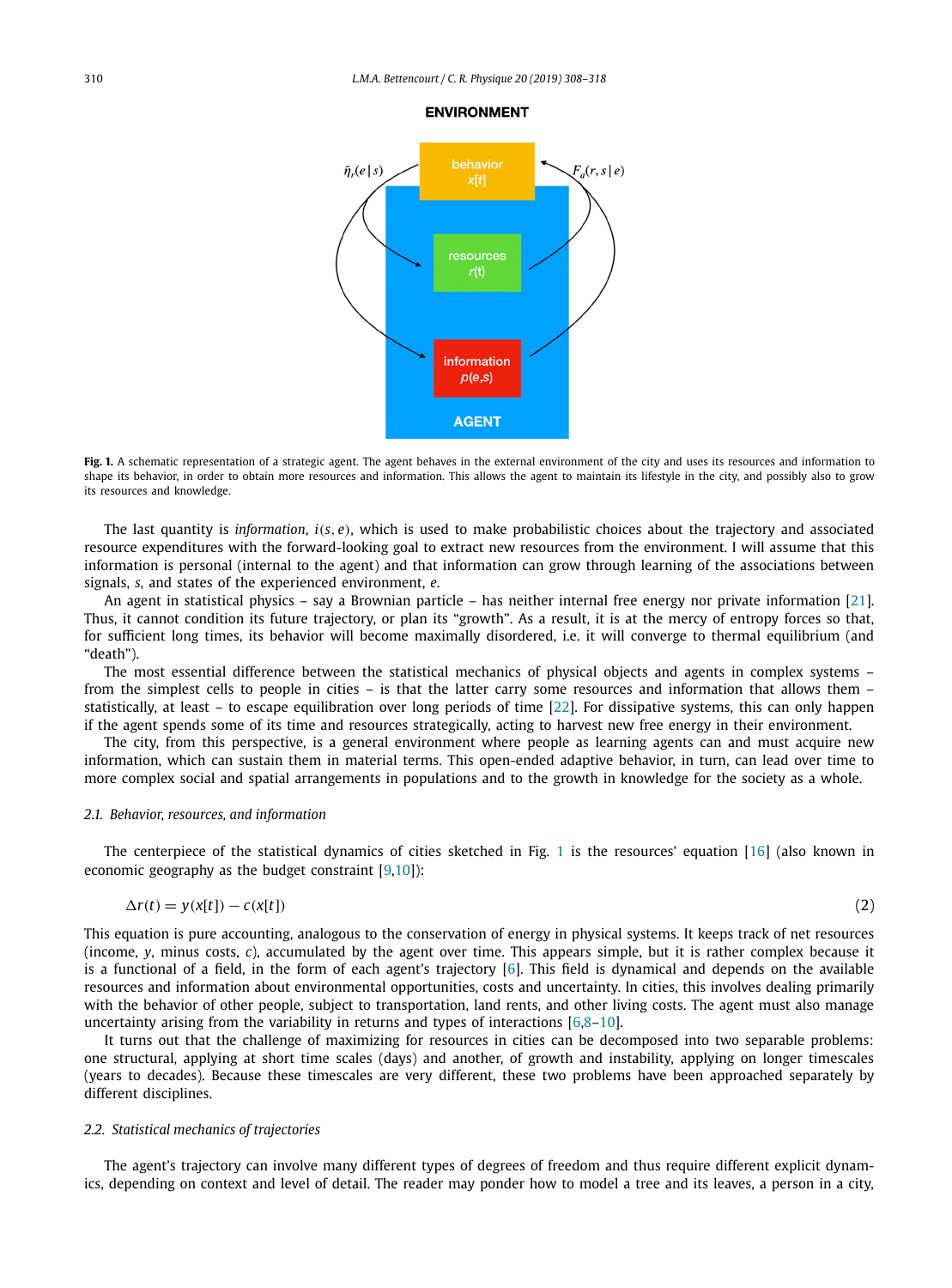<span id="page-3-0"></span>or a corporation. All of these are examples of agents interacting strategically with their external environments and using stored resources and information towards their maintenance and development.

I now introduce a simple model from statistical physics for the trajectory of an agent in space [\[23\]](#page-9-0). This can be used to model a person's mobility in urban built spaces. Consider then, *x*, as the physical coordinates of the agent in space. Then we can write conventional stochastic equations of motion for *x* as

$$
\dot{x} = p/m, \qquad \dot{p} = -\gamma p - \frac{dV(x)}{dx} + \chi + F_a \tag{3}
$$

Here,  $V(x)$  is a standard potential,  $\chi$  is an environmental thermalizing force,  $\gamma$  is the dissipation rate, and  $F_a$  is an additional "self-propelling" force, applied by the agent based on its known information and at the expenditure of resources, *r*. The corresponding energy, *E*, associated with the degrees of freedom *x*, obeys the familiar equation of motion, which can be integrated in time to give

$$
\Delta E = -2(\gamma \Delta t)(\frac{p^2}{2m}) + 2(\gamma \Delta t)k_B T + \oint F_a \cdot dx \tag{4}
$$

If we consider that the trajectory works in *cycles*, returning to the initial state (home) after a period of time then  $\oint E(t) dt =$  $\Delta E = 0$ , and we obtain the generalized Einstein relation,

$$
\langle \frac{p^2}{2m} \rangle = k_B T + \frac{1}{2(\gamma \Delta t)} W_a \tag{5}
$$

where I assumed that we are in two spatial dimensions. The average of the kinetic energy (momenta) is taken both over the environmental thermal fluctuations and the cycle.  $W_a = \oint F_a dx$  is the work performed over the cycle by the agent's force. In statistical physics, there are typically no internal forces and consequently the trajectory thermalizes. This leads to the Maxwell–Boltzmann formulation of the corresponding velocities [\[23\]](#page-9-0).

In complex systems, though, the internal force dominates the dynamics, and we have instead:

$$
\bar{E} = \langle \frac{p^2}{2m} \rangle \simeq \frac{1}{2(\gamma \Delta t)} W_a \equiv \bar{w}_a \tag{6}
$$

Thus, the agent's "phase space" is now determined primarily by its use of stored resources and information, which drives the trajectory through *F*a. The statistics of the agents' motion follow from the statistics of these internal forces, which must be generated in part to make the most of a stochastic environment. Knowing these forces in detail does determine the trajectory almost exactly (in an over-damped system) and therefore the trajectory's phase space. From the perspective of an outside observer, however, these forces are not knowable. Then we may ask for the statistics of an agent's motion, under the restriction that we only know their average resource use over a cycle (or perhaps their level of income, or even the average income over a population). In an analogy to the derivation of the Maxwell–Boltzmann distribution, this assumption predicts the statistics of an agent's momentum

$$
P(p_1, p_2) = \frac{1}{Z} e^{-\frac{p_1^2 + p_2^2}{2m\bar{w}_a}}
$$
\n(7)

with the normalization,  $Z = 2\pi m\overline{w}_a$ . Finally, we note that the entropy production from the agent's trajectory over a cycle is simply  $\Delta S = W_a/T$ , i.e. the work done by the internal forces in units of the environment's thermal energy exported to the environment as heat,  $Q = T\Delta S = W_a$ .  $\bar{w}_a$  is, in general, a fluctuating quantity over cycles, inducing broad statistical variations on the agent's motion and energy dissipation on that timescale.

#### *2.3. Short-term spatial equilibrium*

The statistical mechanics described here that is specific to cities deals with the conditions that relate socioeconomic interactions between agents (and their net incomes) to space and associated transportation costs [\[6,9,10\]](#page-9-0). The singular characteristic of city life is that no agent can be self-sufficient: an agent's income must be obtained through social exchanges, making it a function of the agent's trajectory [\[6,9\]](#page-9-0).

In this section, I derive the "mean field" behavior of urban indicators, meaning that  $\xi_i(t) \to 0$ . This simplification makes the derivations of this section apply to an idealized city where the behavior of individuals can be computed on average.

In this spirit, following [\[6\]](#page-9-0), I start with income, which must derive from socioeconomic interactions, times factors  $g_k$ , which account for the average value of an interaction of type *k* in units of *y*. Then we can write the agent's income in the city, over some period of time  $\Delta t$  as

$$
y_i = \int dt \sum_k \sum_{j=1}^N g_k F_{ij}^k(t) \equiv \sum_k g_k I_i^k \tag{8}
$$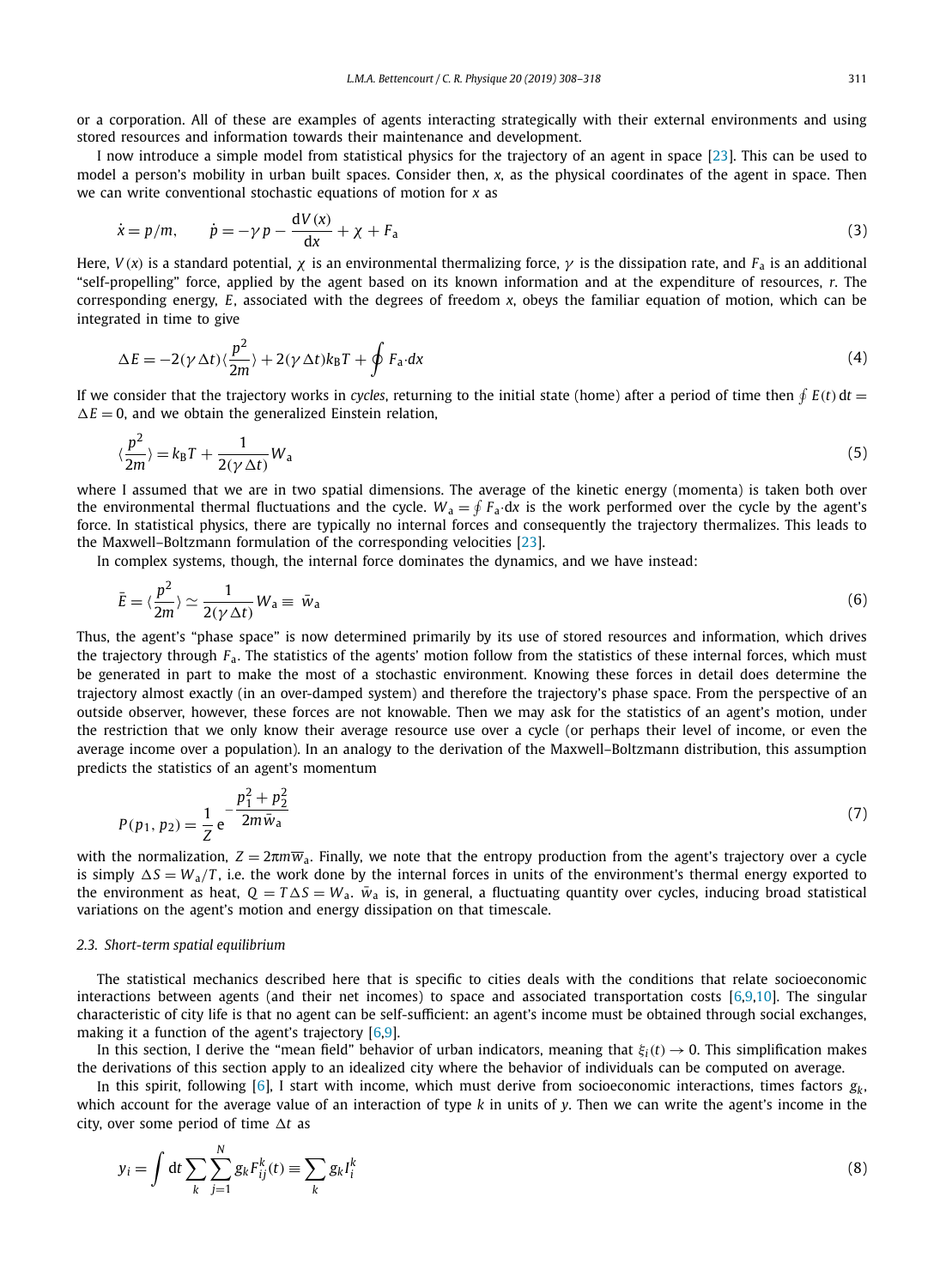<span id="page-4-0"></span>Here,  $F_{ij}^k(t)$  is the instantaneous social network of the city, accounting for all connections between individuals *i*, *j*, at time *t* and of type k. Then,  $I_i^k = \int dt \sum_{k=1}^N F_{ij}^k(t)$  is the total degree of individual i, of type k, over the time period. We can make this more explicit requiring that such interactions take place in the space of the city defined by a proximity kernel, *K*,

$$
I_i^k = \int dt \sum_{j=1}^N F_{ij}^k(t) = \int dt \sum_{j=1}^N P(k|ij) K(x_i[t] - x_j[t])
$$
\n(9)

To obtain the average result, we can now replace the specific trajectories of each individual *j* by the background interacting population density,  $\Gamma_n = \frac{N-1}{A_n}$ , the ratio of the total population minus our agent, *N* − 1, over the city's built area, *A<sub>n</sub>*, denoted by the subscript *n*, for network. Taking the integral over the kernel, *K*, one obtains the interaction volume of the city swept by our agent,  $a_0\ell$ , where  $a_0$ ,  $\ell$  are the interaction cross section and length traveled, respectively. Then,

$$
\overline{I}_{i,k} \simeq P(k) \int d^2x dt \ \Gamma(x,t) K(x-x_i[t]) \simeq P(k) \Gamma_n \int d^2x dt \ K(x-x_i(t)) \tag{10a}
$$

$$
= P(k)a_0\ell \Delta t \frac{N-1}{A_n} \simeq P(k)a_0\ell \Delta t \frac{N}{A_n}
$$
 (10b)

This allows us to write the average net income in a city of population *N* as

$$
y \simeq G \Delta t \frac{N}{A_n} \tag{11}
$$

where  $G = a_0 \ell \overline{g}$ , with  $\overline{g} = \int dk g_k P(k)$ . The factor  $\Delta t$  is often implicit or omitted, so that *y* has units of a temporal rate.

Therefore, we obtain a very simple geometric result that, on average, income (and other urban products, proportional to social interactions) is simply proportional to the density of people in urban built spaces times the area swept by an agent. This a result recognizable from the problem of a scattering particle traveling through dense medium. Particular individuals will of course differ in many possible ways.

To bring in the concept of urban space self-consistently requires that we connect incomes to transportation costs, a condition central to all conceptualizations of the city as a spatial equilibrium  $[8-10]$ , which is analogous to a bound-state problem in physics [\[6\]](#page-9-0).

The spatial equilibrium condition sets a limit on the maximal area of the city, *A*, which can be reached using income, *y*, [\[6\]](#page-9-0). In its simplest version, this is written as

$$
y = \epsilon A^{1/2} \tag{12}
$$

where  $\epsilon$  is a cost of travel per unit length (and time). When this cost represents energy, it will match the average force *Fa*, over the agent's spatial path, per unit time. This results in an average relationship between total area and population,  $A(N) = aN^{\alpha}$ , with  $a = (G/\epsilon)^{\alpha}$  and  $\alpha = 2/3$ . This exponent value can be generalized if travel is not in a straight line, e.g., involving some fractal dimension [\[6\]](#page-9-0). Accounting for the built space of cities requires knowing how *A* is "filled" as a function of city size. This does vary somewhat, but empirical evidence and a space filling calculation using streets and lines with some additional observed characteristics [\[6\]](#page-9-0) suggest the density-dependent average rule [\[6,24\]](#page-9-0),  $A_n \propto A^{1/2} N^{1/2} = a_n N^{1-\delta}$ ,  $a_n \propto a^{1/2}$ . This in turn leads to  $y = Y_0 N^{\delta}$ , with  $Y_0 = G/a_n$ ,  $\delta = \frac{1}{6}$ . The finer features of the street network of cities can then also be used to compute average travel costs. This computation is a bit more involved and is given in Ref. [\[6\]](#page-9-0), so I will not repeat it here. The result is that average travel costs per capita, *c*, obey a similar scaling law  $c = c_0 N^{\delta}$ ,  $c_0 \propto G^{\alpha}$ . This means that both incomes and transportation costs scale on average in the same superlinear way with population size. However, because the prefactors of *y* and *c* have different parameter dependencies, the difference that defines the spatial equilibrium for individuals

$$
\Delta r = y - c = f(G)N^{\delta} \tag{13}
$$

can be optimized in *G* by balancing the design and efficiency of transportation networks to income productivity per inter-action [\[6\]](#page-9-0). At the maximum,  $G = G^*$ ,  $c^* = \frac{1-\alpha}{\alpha} y^*$ 

$$
\Delta r = y - c \xrightarrow{G = G^*} \frac{2\alpha - 1}{\alpha} y^* = \frac{2\alpha - 1}{1 - \alpha} c^* = \eta_r r \tag{14}
$$

with  $\eta_r = \frac{2\alpha - 1}{\alpha} b = \frac{2\alpha - 1}{1 - \alpha} a$  (so that  $a = \frac{1 - \alpha}{\alpha} b$ ) the stochastic growth rate for resources. The stochastic variables  $a = c/r$ ,  $b = y/r$  are the relative costs and the return rate for investing resources in an uncertain environment. The last step shows that, by maximizing *G*, which appears in both incomes, and costs, we can make net incomes, *y* − *c*, simply proportional to income (costs reduce incomes by half, with  $\alpha = 2/3$ ) and thus to the stochastic quantity  $b = \gamma/r$ , which we will argue below is a constant, or at least a very slow function of time. We will also see next that this is a stochastic quantity, whose average reflects the information the agent has on states of the environment that can generate income.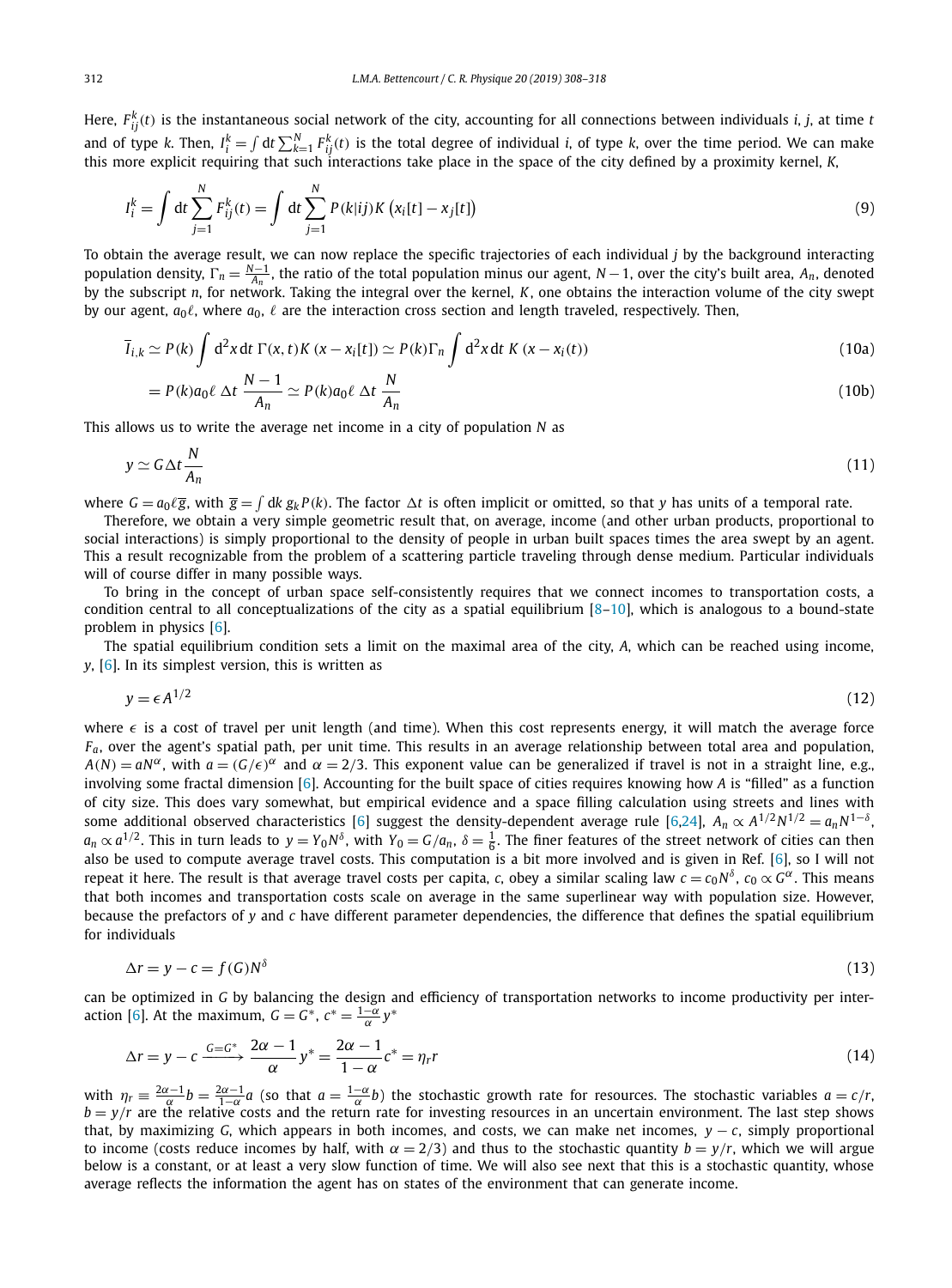<span id="page-5-0"></span>

Fig. 2. Scaling, growth and statistics for wages in US Metropolitan Areas. A. The scaling of wages (1969–2016, blue to brown) with data for each year represented by a different color. The solid black line shows the scaling-law Eq. [\(1\)](#page-1-0), which reproduced the same pattern every year ( $\beta \simeq 1.12$ ) up to the motion of the centers  $(\ln N(t)), (\ln Y(t))$  shown as red crosses. B. The centered data, obtained by translating each data cloud so that its center (red cross) is at the origin (0,0). C. The motion of the average log wage over the system of cities,  $\langle \ln Y(t) \rangle$ , is approximately exponential in time with constant average rate over long periods of time. Shaded areas show periods of economic recession, at which growth rates tend to suffer a delay or change slope. D. The histogram of deviations from scaling shows that the fluctuations, *ξ<sup>i</sup>* , are well localized and have mean zero. They are well described by a mixture of Gaussians for flow quantities such as wages, following Eq. [\(18\)](#page-6-0). This is narrower than a single Gaussian (red line), emphasizing an abundance of small fluctuations (near the origin) at short times. The empirical density (blue bars) is well fit by two Gaussians, one narrow and another broad [\[16\]](#page-9-0).

#### *2.4. Emerging statistics and volatility management*

Let us now revisit the resource balance equation taking its statistical significance more seriously [\[7,16\]](#page-9-0). This means that we now treat incomes and costs as statistical quantities with fluctuations in time and across individuals. It is well known that the rate equation, treated as a stochastic differential equation can be integrated (using Itō calculus) to give

$$
\ln \frac{r(t)}{r(0)} = \left(\bar{\eta}_r - \frac{\sigma_r^2}{2}\right)t + \Theta(t) \tag{15}
$$

where  $\Theta(t) = \sum_{l=1}^{t} \epsilon_r(t_l)$ , and  $\epsilon_r(t_l) = \eta_r(t_l) - \bar{\eta}_r$ . If the stochastic fluctuations obey the conditions of the central limit theorem, then we will obtain for long times that  $\Theta$  approaches a normal variable with mean zero and variance  $\sigma_{\Theta}^2(t) = \sigma_r^2 t$ . This implies that, in this limit, ln*r(t)* becomes normal-distributed and that resources show lognormal statistics. I proposed recently in [\[16\]](#page-9-0) that this is a consequence of the need for agents to dynamically control their resource growth (as we do by balancing a bank account), and thus avoid large fluctuations for the stochastic growth rates, which can be fatal. Geometric random growth models are also the starting point for most ideas of the dynamics of investment and financial markets [\[25,](#page-9-0) [26\]](#page-9-0), and for the analysis of wealth inequality [\[25,27\]](#page-9-0).

The average resource rates across cities require additional conditions to be satisfied in order to generate city wide lognormal statistics. Averaging Equations [\(2\)](#page-2-0) and [\(14\)](#page-4-0) over a population of size *N* results in effective growth rates and noise for the population mean  $\bar{\eta}'_N$ ,  $\epsilon'_N$  given by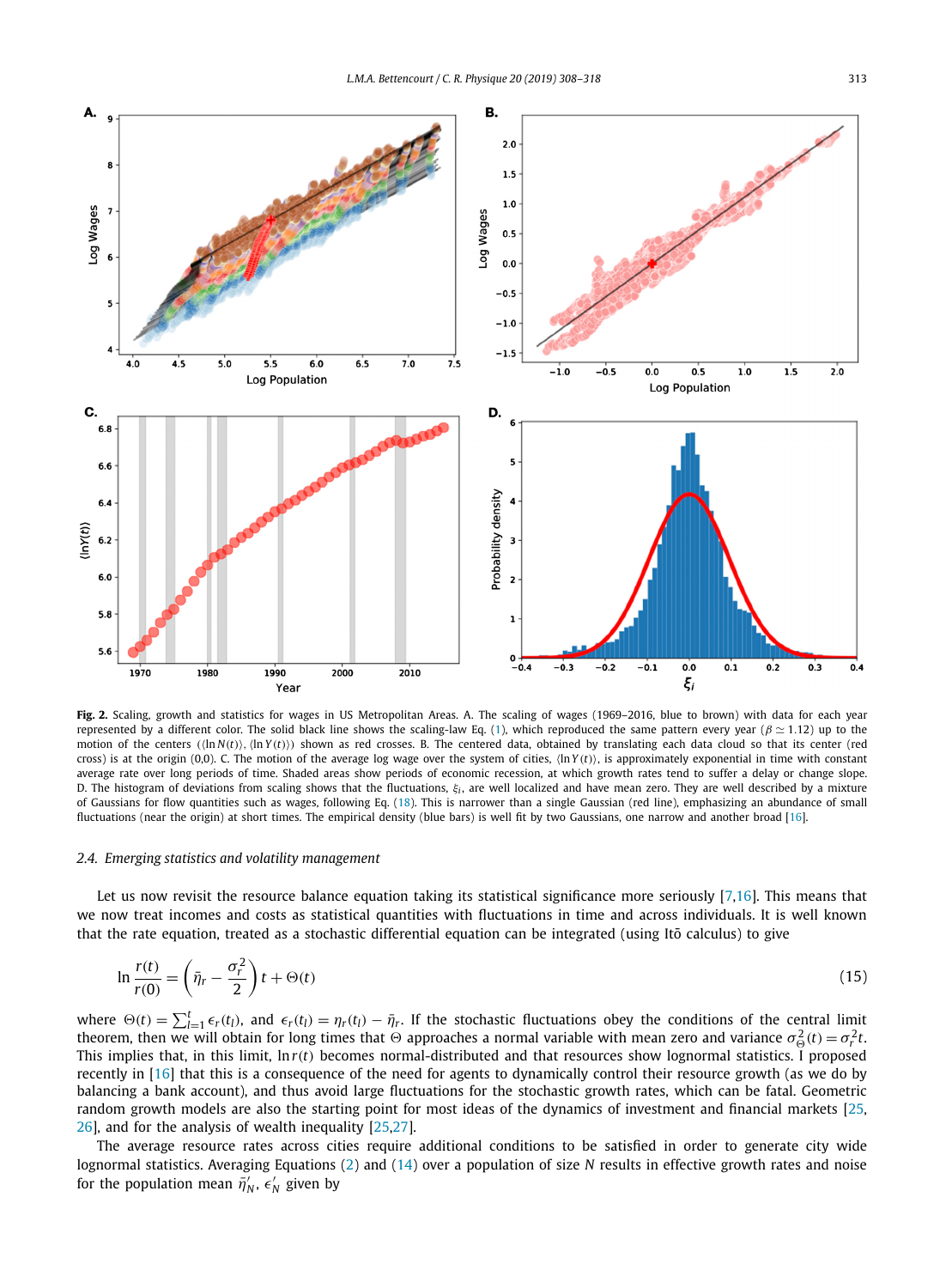<span id="page-6-0"></span>
$$
\overline{\eta}'_{N} = \left[1 + \text{covar}_{N}\left(\frac{\overline{\eta}_{i}}{\overline{\eta}_{N}}, \frac{r_{i}}{r_{N}}\right)\right] \overline{\eta}_{N}, \ \epsilon'_{N} = \left[1 + \text{covar}_{N}\left(\frac{\epsilon_{i}}{\epsilon_{N}}, \frac{r_{i}}{r_{N}}\right)\right] \epsilon_{N} \tag{16}
$$

Here the quantities with subscript *N* without the prime, are standard population averages; those with an *i* refer to indi-viduals in the population and covar<sub>N</sub> is the covariance across the city's population [\[16\]](#page-9-0). When these effective fluctuations  $\epsilon'_{N}$  obey the conditions of the standard limit theorem, the aggregate dynamics for the city will also be lognormal, which is observed approximately, at least for flow quantities [\[7,16\]](#page-9-0). Other more complicated regimes, typically involving power laws, can also emerge [\[25,28\]](#page-9-0).

The population aggregate quantities are sensitive to resource inequality across the city through the covariance terms, which provide a selection effect familiar from the Price equation of evolutionary dynamics [\[29\]](#page-9-0): if richer individuals experience greater growth rates, then the aggregate growth rate in the population will be higher, and vice versa.

Another important effect is that, if the square volatility (or, less likely, the mean growth rate) depends on population size and time, e.g., as  $\sigma_{\epsilon_N}^2 = \frac{\sigma^2}{t} \ln N$ , then the mean-field scaling exponents will receive a 'running' correction due to fluctu-ations [\[16\]](#page-9-0), which in this case is  $\beta = \beta - \frac{\sigma^2}{2}$ . For more complicated cases, the population size dependence of the effective growth rate may destroy strict scale-invariance (power law scaling), but this effect may be weak if volatilities are small. A statistical theory for the dynamics of the volatilities may then be necessary to account for any of these issues [\[26,30\]](#page-9-0).

It also follows that incomes and costs inherit statistics from resources so that their amplitudes are related by the average factor, b. Fluctuations in *b* contribute to the statistics of these flow quantities, so that for income, for example,

$$
\xi_i(t) = \xi_i^r(t) + \ln b_i - \langle \ln b \rangle \tag{17}
$$

resulting in [\[16\]](#page-9-0)

$$
d\xi_i(t) \simeq d\xi_i^r(t) + (\ln \bar{b}_i - \langle \ln \bar{b} \rangle) dt + \left[ \frac{\Omega_i}{\bar{b}_i} dW_i(t) - \langle \frac{\Omega}{\bar{b}} \rangle dW(t) \right]
$$
(18)

where  $\Omega_i$  is the standard deviation of the fluctuations in returns  $b_i$ , and similarly for  $\Omega$  for the returns averaged over the population. Using the spatial equilibrium conditions to relate the total area and, in turn, the networked (built) area of the city to incomes suggests that these spatial variables will also inherit their growth from resources, so that their statistics should also be approximately lognormal [\[16\]](#page-9-0), but may also show short-term additional stochasticity, as in Fig. [2D](#page-5-0). Thus, in the picture developed here, it is the dynamics of information and of associated volatility of growth that leads to systematic change in cities, both in terms of their economic and spatial expansion.

#### *2.5. Growth and information*

To complete the agent's dynamics, I want to illustrate the origins of growth rates for incomes and resources and their relation to knowledge of opportunities in a stochastic social environment. The problem was already set up in Section [2.3,](#page-3-0) by relating incomes to resources,  $y = br$ . We must now calculate the average returns, *b*.

To proceed and establish the connection to information, I will assume that agents will seek to maximize their average resource growth rate over many cycles [\[31,32\]](#page-9-0). This is equivalent to the maximization of a logarithmic utility, but different from the behavior that would follow from other forms of utility optimized over the short term, as is often done in microeconomics [\[33\]](#page-9-0).

I will consider here only a simple scenario, sufficient to motivate the introduction of individualized information for each agent. Consider the case in which the agent's resources are apportioned to different environmental stochastic events  $e_i$ , in terms of a fraction  $f(e_i)$ ,  $\sum_i f(e_i) = 1$ , and that correctly predicting the outcome provides a payoff  $o(e_i) \ge 1$ . Thus, the agent's resources grow according to

$$
r \to f(e_i) o(e_i) r \tag{19}
$$

with the expectation that the payoff is large enough so that  $f(e_i) o(e_i) > 1$ ; otherwise such event is not worthy of consideration. Note that the agent, in addition, will need to dedicate time and resources to other activities that support this investment: being productive at work requires rest, food, shelter, leisure time, etc. These resource investments are always necessary, but are in effect directed to alternative productive opportunities, *ei*, through the differential allocation of the agent's time and effort.

The general idea is that, in cities, there are large sets of events that are, in principle, worth dedicating time and effort to, in this sense. Then, after *τ* cycles, the agents resources will be

$$
r(\tau) = \Pi_{t=1}^{\tau} f(e_i(t)) o(e_i(t)) r(0)
$$
\n
$$
(20)
$$

which depends on the specific sequence of the  $e_i(t)$  observed over time. We can ask that the growth rate of resources is maximized on average. Assuming that the sum in Eq. (20) obeys the law of large numbers we can write the growth rate as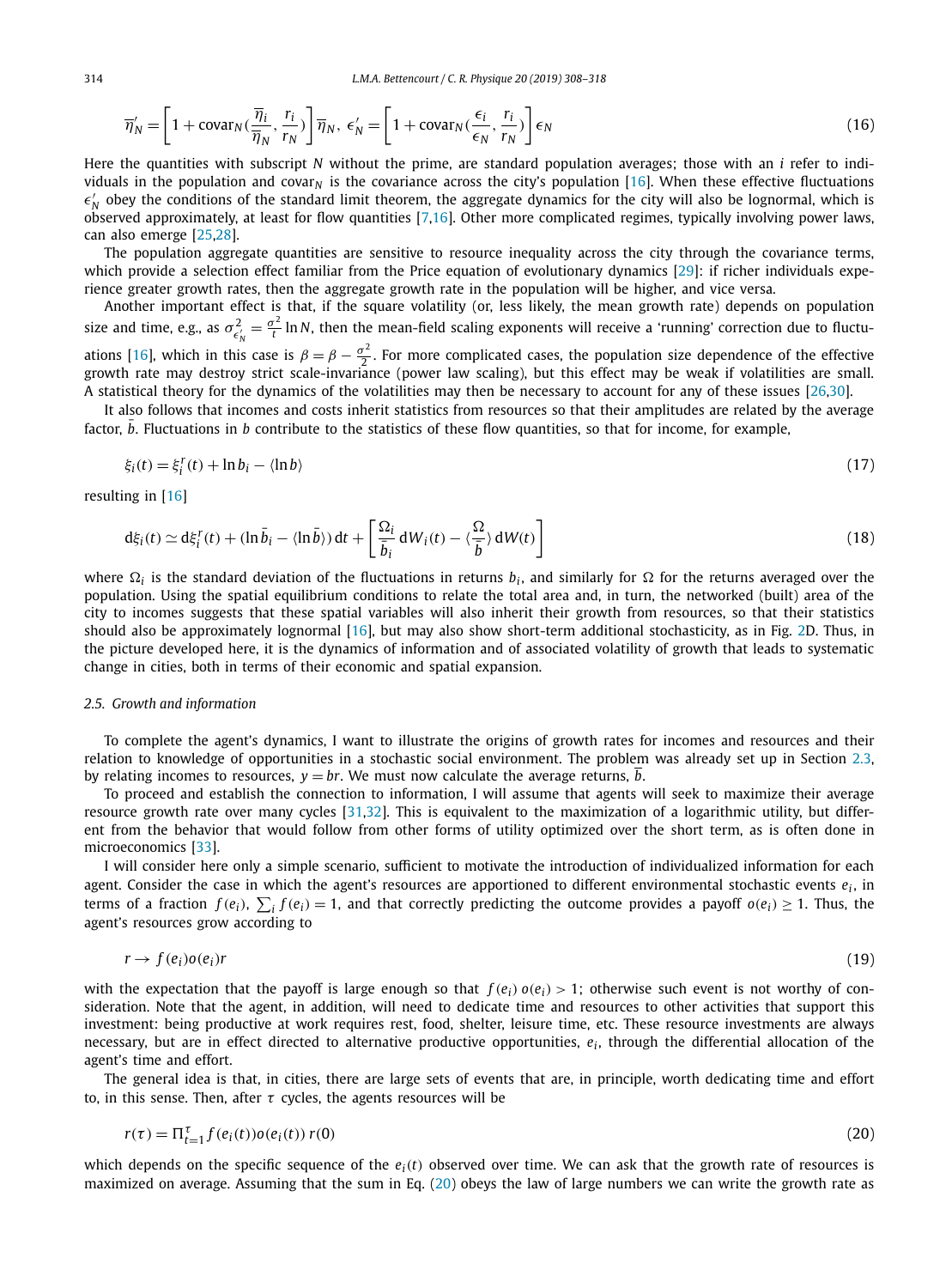$$
\overline{\eta}_r = \lim_{\tau \to \infty} \frac{1}{\tau} \ln \frac{r(\tau)}{r(0)} = v_\tau \sum_{i=1}^{l_s} P(e_i) \ln f(e_i) o(e_i)
$$
\n(21)

where  $P(e)$  is the probability distribution of environmental states, which I assume is approximately stationary. The size of the state space of the environment is given by  $l_s$ . The rate,  $v_\tau = \tau / t$ , is the *speed* of *allocations*, or the number investment moves per unit time. This quantity may vary over time reflecting ebbs and flows of optimism and opportunity. Below I set it to unity, for simplicity.

We can now ask for the assignment of resources that maximizes this rate. This is a constrained optimization problem, since the  $\sum_j^{l_s} f_j = 1$ , which results in  $f(e_i) = p(e_i)$ . In gambling, this is known as proportional betting [\[32\]](#page-9-0). The resulting maximal rate (denoted by the asterisk) is therefore

$$
\overline{\eta}_r^* = \overline{\ln o} - H(E)
$$

where  $H(E) = -\sum_i P(e_i) \ln p(e_i) \ge 0$ , is the Shannon entropy of the environment and  $\overline{p} = \sum_{i=1}^{l_s} P(e_i) \ln o(e_i)$ . We see that, for the growth rate to be positive, the average rewards in the environment  $\overline{ln}$  must be sufficiently large, i.e. there must be some "free lunch" (this is not so unusual, farmers receive a free lunch from the sun, social benefits and public goods provide some free resources to people in cities). On the other hand, a higher entropy (uncertainly) in the space of possible events, *H(E)*, hurts our agent proportionally [\[32\]](#page-9-0).

We can now explore the meaning of this maximal growth rate. In gambling [\[31,32\]](#page-9-0), the payoffs *o(ei)* are given by an aggregator, such as a bookie or the "house", who have access to the resource allocations of many agents. Prediction markets work in a similar way: prices provide estimates of the participants' average beliefs [\[33\]](#page-9-0). In the case of fair odds, the market estimate is  $o(e_i) = 1/P_m(e_i)$ , where  $P_m(e_i)$  is the estimated frequency of events by the aggregator. Then the average growth rate can be written as

$$
\overline{\eta}_r = \sum_j p(e_j) \ln \frac{f(e_j)}{P(e_j)} \frac{P(e_j)}{P_m(e_j)} = D_{KL}(P||P_m) - D_{KL}(P||f)
$$

where  $D_{KL}$  is the relative entropy (or Kullback–Leibler divergence [\[32\]](#page-9-0)) between the two probability estimates. This is a positive quantity that measures how different the two distributions are, vanishing when they coincide. This means that agents can benefit from the aggregator's wrong estimates, but that they also pay a price for their ignorance of the real event probabilities [\[31,32\]](#page-9-0). If markets are perfect estimators, the best someone can do is also to perfectly estimate the event probabilities [\[32,33\]](#page-9-0). Then the maximal rate is zero! This reflects the fact that the agent has no particular insight relative to the crowd and is, in the sense of information, redundant  $[34]$ . So, in this picture, unless there are free lunches, positive growth requires an information advantage [\[35\]](#page-10-0).

This calls for a more elaborate picture of the growth rates, accounting for information specific to particular agents. It is well known that, if an agent has "inside knowledge" of the states of the environment, they can generate higher returns to their resources [\[31,32\]](#page-9-0). Let us call the information-bearing variables available to the agent "signals", *s*. Signals may come from the environment or from the agent's past experience (memory). Let us suppose that at each time for resource allocation, the agent can consult these signals. Then, the agent will apportion resources conditional on *s*. This now makes the estimation of the growth rate become

$$
\overline{\eta}_r = \sum_{i,j} P(e_i, s_j) \ln f(e_i|s_j) o(e_i)
$$

Maximizing this rate gives the allocation choice [\[31\]](#page-9-0),  $f(e_i|s_i) = P(e_i|s_i)$ . For any payoff, the gain in average rate for using this additional signal is  $\Delta \overline{\eta}_r = i(E, S) = \sum_{i,j} P(e_i, s_j) \ln \frac{P(e_i, s_j)}{P(e_i)P(s_j)}$ , which is the definition of the *mutual information* between the signal and the states of the environment. If odds are fair  $\left[31,32\right]$ , then

 $\overline{\eta}_r^* = i(E, S)$ 

That is, the maximal average growth rate of resources is set by the special information that the agent has on the environment. Finally, it is worth noting that, in these circumstances, the agent must have an internal model of the probability of the signal given the state of the environment,  $P(s_i|e_i)$ . This model can be used in turn to learn the probability

$$
f(e_i|s_j) = \frac{P(s_j|e_j)}{P(s_j)} f(e_i)
$$

given that the trajectory over cycles results in the observed states of the environment and of the signal. In this way, the agent's trajectory is both a source of income and of evidence, which drive the accumulation of *both* resources and information. To the extent that the learning is imperfect, the growth rate will be diminished by a factor of  $D_{KL}[P(e|s)|[f(e|s)]$  [\[35\]](#page-10-0).

This simple result can be made more complicated in a number of ways [\[32\]](#page-9-0) briefly discussed, but not pursued, below. The point of its introduction here is that, though simple, it points to a number of features of urban life. First, competitive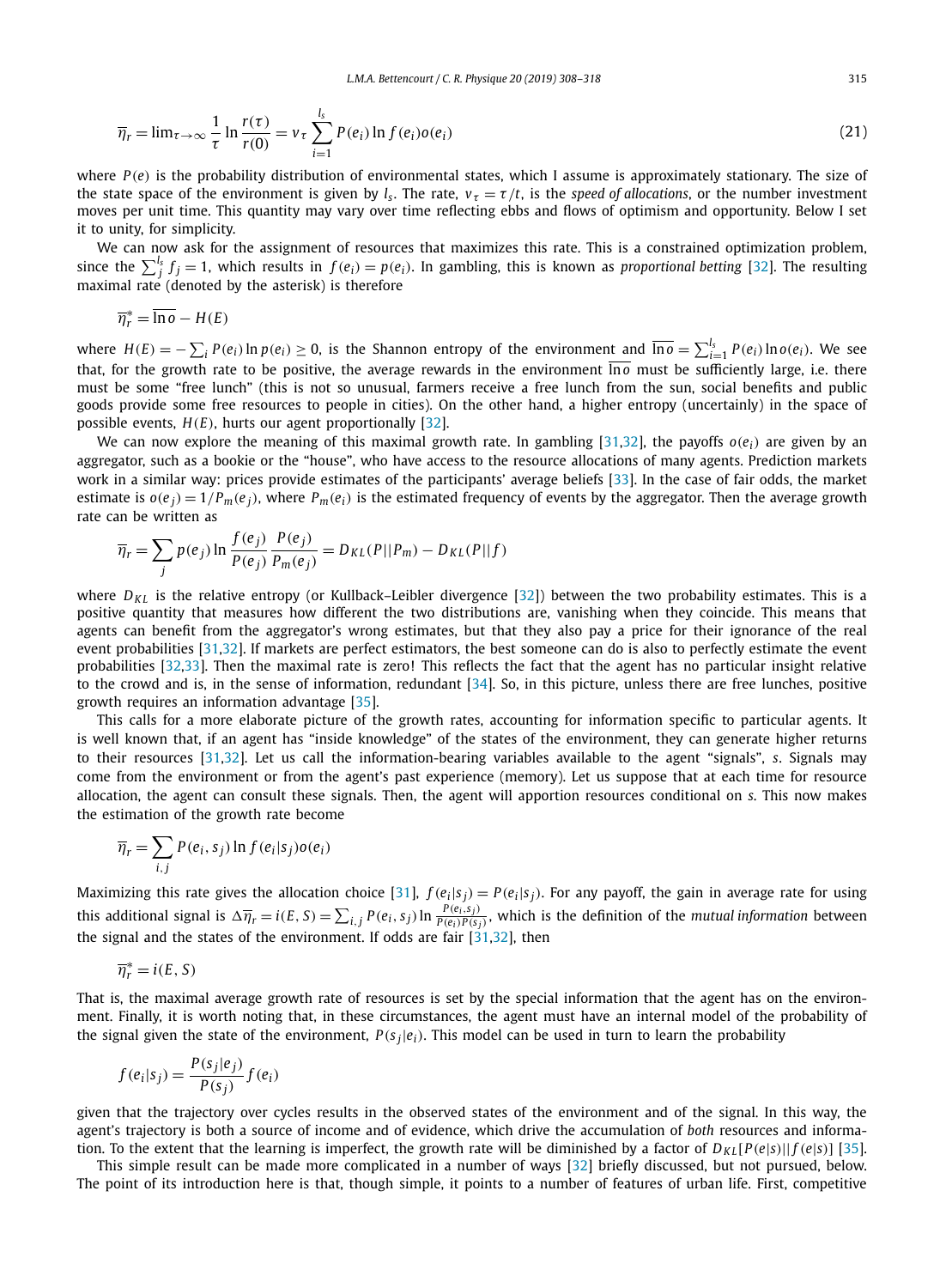learning and adaptation above and beyond all other agents is important: this means specialization so that different agents can have specific information on different aspects of their common environment [\[36,37\]](#page-10-0). Better signals and learning are key: making information as high as possible depends on the choices of signals and on learning their association with environmental states. Access to environmental variables with high payoffs is also essential, an issue that is often not open to all people due to inequality of opportunity [\[18,27,](#page-9-0)[38\]](#page-10-0).

Several other issues are important in creating a more realistic theory of resource growth rates and establishing their relationship to information. One fundamental issue has to do with how information aggregates in populations, from an individual to an entire city. Information does not follow the familiar rules of conserved quantities – such as energy or time – and can be *redundant* or *synergistic* [\[34\]](#page-9-0). Redundant means that several agents have the same knowledge. This is typical of poor, subsistence societies where primary modes of production are replicated over the land. As a result, the total information in such a society is not much larger than that of a single household and it does not scale with total population size [\[37\]](#page-10-0). Such societies have typically very low rates of economic growth, but can be very stable. Conversely, information can be synergistic, meaning that different agents have different knowledge of the environment that, when taken together, has greater information than the sum of the parts. This occurs in interdependent "ecologies" and is typical of the deep divisions of knowledge characteristic of cities [\[37\]](#page-10-0). In this case, information will scale up with the addition of every agent, because each has some unique productive knowledge.

What then happens in cities? Redundancy or synergy? Necessarily there will be a bit of both. An argument for the value of the total information in the city can be given as follows. First consider different professions as a source of different productive knowledge. In US cities, the total number of different professions scales with city size approximately like  $D(N)$  = *<sup>D</sup>*0*N*1−*<sup>δ</sup>* with *<sup>δ</sup>* <sup>1</sup>*/*6 [\[36\]](#page-10-0). This is <sup>a</sup> measure of specialization because it implies that the number of professional tasks *per person* is declining with city size as  $\sim D_0 N^{-\delta}$ . If these agents have a fixed "productive" time,  $t_T$ , on average, allocated to these tasks, they will spend more time per task, by a factor of about  $t_T = t_0 N^{\delta}$ . This implies a larger number of learning opportunities at which to get better at the task. Thus, we may estimate roughly that the average information per individual will scale like  $i(E, S) \simeq D_0 N^{-\delta} t_0 N^{\delta} \sim D_0 t_0$ , independent of city size [\[34](#page-9-0)[,37\]](#page-10-0). That is, even though in larger cities there are more professions, each with different specialized knowledge, there are fewer per capita. This is compensated for by greater depth of "learning by doing", gaining more information of the processes involved. As a consequence, in an urban system, the overall growth rate of incomes can be city size independent (Gibrat's law), even though it will depend on how many people can participate in the collective learning process at the national level.

#### *2.6. Summary*

In summary, in the simplest scenario we can write the statistics of total resources for all agents in a city (not per capita) over time as

$$
R(t, N_i) = R_0(t) N_i(t)^{\beta} e^{\xi_i(t)}
$$

where  $R_0(t) = r_0(0)e^{(\overline{\eta}_r - \frac{\sigma_r^2}{2})t}$ ,  $\overline{\eta}_r \to \overline{i}(E, S)$ ,  $\beta = 1 + \delta \simeq 7/6$ , [\[6\]](#page-9-0) and where the fluctuations tend to Gaussian behavior at long times, with  $\xi(t) = \xi(0) + \sigma_r t \, dW(t)$ , with  $dW(t)$  an approximately normal stochastic variable with unit variance. A statistical mechanics of cities allows us to compute each of these parameters beyond the simplest picture, including systematic corrections due to fluctuations and variations in the starting hypotheses. In this sense, scaling exponents may vary away from mean-field predictions and show some size and time dependence, fluctuations *ξ<sup>i</sup>* may be non-Gaussian, especially for short times, and growth rates may depend on features of the environment and the agent's history, besides information.

However, if volatilities related to returns are sufficiently small and stationary, the statistical mechanics of cities will become much simpler, given by the mean-field scenario [\[6\]](#page-9-0) with some calculable corrections. The regime of large volatilities remains unexplored, but clearly would lead in extreme cases to the demise of net growth and, in turn, of cities altogether [\[6,](#page-9-0) [7,](#page-9-0)[39\]](#page-10-0).

The statistical mechanics of cities that follows is not stationary. It depends on the self-consistent procurement of resources into the system and their partial dissipation as heat. Rates of change are in general exponential, set by the information about environmental affordances to agents in the system. A minimal amount of information (and average growth) is necessary, in this picture, to overcome the compounded volatility of multiplicative processes, without which resources will tend to zero as variance increases, leading to individual and systemic collapse.

#### **3. Discussion and outlook**

The development of a more comprehensive statistical mechanics of cities and other complex systems requires models of agents capable of active adaptive behavior, in ways that go beyond present models in statistical physics or economics [\[20,](#page-9-0) [39\]](#page-10-0). Here, I proposed a simple framework where agents modify their behavior as a function of their own extant resources and knowledge. While such a model can be as complex as one may want to make it, I showed that a simple solution can be obtained by separating fast degrees of freedom associated with cyclical structural behavior (budget constraint, spatial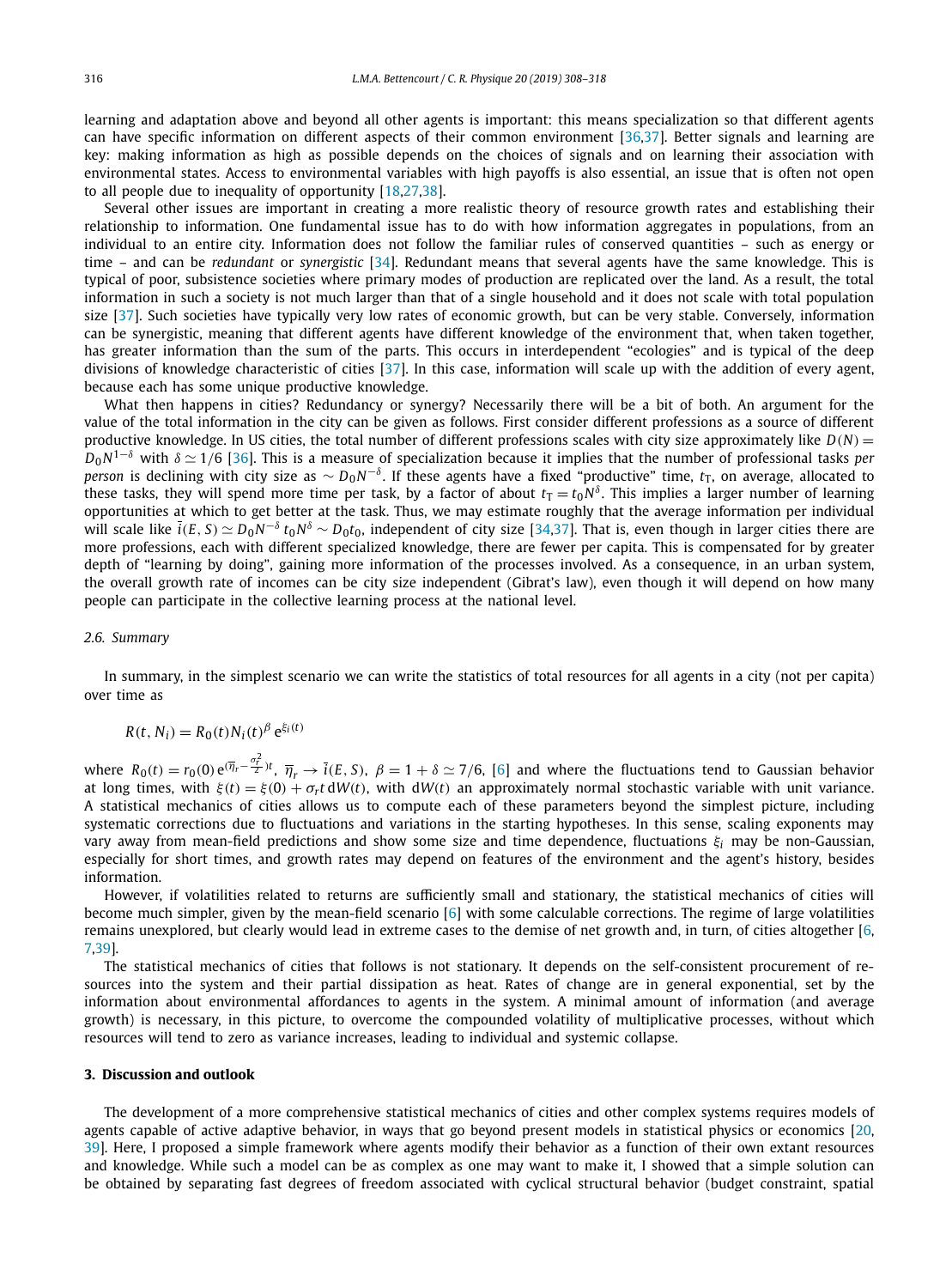<span id="page-9-0"></span>"equilibrium") from slow degrees of freedom implicated in statistical variability, growth and learning, which become relevant only in the longer term, over many fast cycles.

In cities, and in human societies more generally, survival and cyclic behavior must be achieved on a daily timescale [6,9], while fast population and economic growth is optional and happens, at best, at a rate of a few percent per annum [18]. This is a daily rate of the order of 0.01% (for 3.5%/year), justifying this separation. Historically, growth rates have been much smaller.

Treating cities as large populations over long (annual) time scales then affords us a true statistical perspective, which unlike in physics is open-ended and can generate very broad (lognormal and power law) statistics [20,25,28], complexity and growth over the long term. Like in statistical physics, however, we are able to predict aggregate properties of cities and urban life.

A quantitative and predictive approach to these issues is just starting to become a reality [20] thanks to more disaggregated data and progress in multidisciplinary theory. This suggests a fertile ground for developments capable of tangible socioeconomic impact and for conceptual and technical progress on a more general statistical mechanics of human societies and other complex systems.

#### **Acknowledgements**

I thank Jose Lobo and Scott Ortman for discussions.

#### **References**

- [1] M. Alberti, Advances in Urban Ecology: Integrating Humans and Ecological Processes in Urban [Ecosystems,](http://refhub.elsevier.com/S1631-0705(19)30035-0/bib3338323138353A38363034393139s1) Springer, New York, 2008.
- [2] C.M. Kennedy, The Evolution of Great World Cities: Urban Wealth and Economic Growth, [University](http://refhub.elsevier.com/S1631-0705(19)30035-0/bib3338323138353A38363035313339s1) of Toronto Press, Toronto, Buffalo, 2011.
- [3] L.M.A. Bettencourt, J. Lobo, D. Helbing, C. Kühnert, G.B. West, Growth, innovation, scaling, and the pace of life in cities, Proc. Natl. Acad. Sci. USA 104 (17) (2007) 7301–7306, [https://doi.org/10.1073/pnas.0610172104.](https://doi.org/10.1073/pnas.0610172104)
- [4] D. Pumain, F. Paulus, C. Vacchiani-Marcuzzo, J. Lobo, An evolutionary theory for interpreting urban scaling laws, Cybergeo (2006), [https://doi.org/10.](https://doi.org/10.4000/cybergeo.2519) [4000/cybergeo.2519](https://doi.org/10.4000/cybergeo.2519).
- [5] M. Batty, The size, scale, and shape of cities, Science 319 (5864) (2008) 769–771, <https://doi.org/10.1126/science.1151419>.
- [6] L.M.A. Bettencourt, The origins of scaling in cities, Science 340 (6139) (2013) 1438–1441, [https://doi.org/10.1126/science.1235823.](https://doi.org/10.1126/science.1235823)
- [7] A. Gomez-Lievano, H. Youn, L.M.A. Bettencourt, The statistics of urban scaling and their connection to Zipf's law, PLoS ONE 7 (7) (2012) e40393, [https://](https://doi.org/10.1371/journal.pone.0040393) [doi.org/10.1371/journal.pone.0040393](https://doi.org/10.1371/journal.pone.0040393).
- [8] R.E. Park, E.W. Burgess, R.D. [McKenzie,](http://refhub.elsevier.com/S1631-0705(19)30035-0/bib3338323138353A38363035323934s1) The City, University of Chicago Press, 1984.
- [9] W. Alonso, Location and Land Use: Toward a General Theory of Land Rent, Harvard Univ. Press, [Cambridge,](http://refhub.elsevier.com/S1631-0705(19)30035-0/bib3338323138353A38363035313537s1) MA, USA, 1977.
- [10] E.L. Glaeser, Cities, [Agglomeration,](http://refhub.elsevier.com/S1631-0705(19)30035-0/bib3338323138353A38363035313931s1) and Spatial Equilibrium, Oxford University Press, Oxford, UK, 2008.
- [11] S.G. Ortman, A.H.F. Cabaniss, J.O. Sturm, L.M.A. Bettencourt, Settlement scaling and increasing returns in an ancient society, Sci. Adv. 1 (1) (2015) e1400066, <https://doi.org/10.1126/sciadv.1400066>.
- [12] J.W. Hanson, S.G. Ortman, A systematic method for estimating the populations of Greek and Roman settlements, J. Roman Archaeol. 30 (2017) 301-324, <https://doi.org/10.1017/S1047759400074134>.
- [13] C. Brelsford, J. Lobo, J. Hand, L.M.A. Bettencourt, Heterogeneity and scale of sustainable development in cities, Proc. Natl. Acad. Sci. USA 114 (34) (2017) 8963–8968, <https://doi.org/10.1073/pnas.1606033114>.
- [14] L.M.A. Bettencourt, J. Lobo, Urban scaling in Europe, J. R. Soc. Interface 13 (116) (2016) 20160005, [https://doi.org/10.1098/rsif.2016.0005.](https://doi.org/10.1098/rsif.2016.0005)
- [15] A. Sahasranaman, L.M.A. Bettencourt, Urban geography and scaling of contemporary Indian cities, J. R. Soc. Interface 16 (152) (2019) 20180758, [https://](https://doi.org/10.1098/rsif.2018.0758) [doi.org/10.1098/rsif.2018.0758.](https://doi.org/10.1098/rsif.2018.0758)
- [16] L.M.A. [Bettencourt,](http://refhub.elsevier.com/S1631-0705(19)30035-0/bib3338323138353A38363035353534s1) Urban Growth and the Emergence Statistics of Cities, Working Paper, Mansueto Institute, 2018.
- [17] R.J. Barro, X.I.S. i Martin, Economic Growth, The MIT Press, [Cambridge,](http://refhub.elsevier.com/S1631-0705(19)30035-0/bib3338323138353A38363034383737s1) MA, USA, 2003.
- [18] C.I. Jones, P.M. Romer, The new Kaldor facts: ideas, institutions, population, and human capital, Am. Econ. J. Macroecon. 2 (1) (2010) 224–245, [https://](https://doi.org/10.1257/mac.2.1.224) [doi.org/10.1257/mac.2.1.224.](https://doi.org/10.1257/mac.2.1.224)
- [19] R.E. Lucas, On the mechanics of economic development, J. Monet. Econ. 22 (1) (1988) 3–42, [https://doi.org/10.1016/0304-3932\(88\)90168-7.](https://doi.org/10.1016/0304-3932(88)90168-7)
- [20] J. Johnson, [Non-Equilibrium](http://refhub.elsevier.com/S1631-0705(19)30035-0/bib3338323138353A38363035373235s1) Social Science and Policy: Introduction and Essays on New and Changing Paradigms in Socio-Economic Thinking, Springer, Berlin, [Heidelberg,](http://refhub.elsevier.com/S1631-0705(19)30035-0/bib3338323138353A38363035373235s1) New York, 2016.
- [21] S. keng Ma, Statistical Mechanics, World Scientific, [Philadelphia,](http://refhub.elsevier.com/S1631-0705(19)30035-0/bib3338323138353A38363035353630s1) PA, USA, 1985.
- [22] E. [Schroedinger,](http://refhub.elsevier.com/S1631-0705(19)30035-0/bib3338323138353A38363037303835s1) What Is Life? The Physical Aspect of the Living Cell, Cambridge University Press, Cambridge, New York, 1992.
- [23] J. Zinn-Justin, Phase Transitions and [Renormalization](http://refhub.elsevier.com/S1631-0705(19)30035-0/bib3338323138353A38363035333935s1) Group, Oxford University Press, Oxford, New York, 2007.
- [24] H. Samaniego, M.E. Moses, Cities as organisms: allometric scaling of urban road networks, J. Transp. Land Use 1 (1) (2008) 21–39, [https://doi.org/10.](https://doi.org/10.5198/jtlu.v1i1.29) [5198/jtlu.v1i1.29](https://doi.org/10.5198/jtlu.v1i1.29).
- [25] J.-P. Bouchaud, M. Mezard, Wealth condensation in a simple model of economy, Physica A 282 (3–4) (2000) 536–545, [https://doi.org/10.1016/S0378-](https://doi.org/10.1016/S0378-4371(00)00205-3) [4371\(00\)00205-3.](https://doi.org/10.1016/S0378-4371(00)00205-3)
- [26] W. Paul, J. [Baschnagel,](http://refhub.elsevier.com/S1631-0705(19)30035-0/bib3338323138353A38363035353739s1) Stochastic Processes: From Physics to Finance, Springer, Heidelberg, Germany, 2013.
- [27] T. Piketty, G. Zucman, Capital is back: wealth–income ratios in rich countries 1700–2010, Q. J. Econ. 129 (3) (2014) 1255–1310, [https://doi.org/10.1093/](https://doi.org/10.1093/qje/qju018) [qje/qju018.](https://doi.org/10.1093/qje/qju018)
- [28] S. Solomon, P. Richmond, Power laws of wealth, market order volumes and market returns, Physica A 299 (1–2) (2001) 188–197, [https://doi.org/10.](https://doi.org/10.1016/S0378-4371(01)00295-3) [1016/S0378-4371\(01\)00295-3.](https://doi.org/10.1016/S0378-4371(01)00295-3)
- [29] S.A. Frank, Natural selection. IV. The Price equation\*, J. Evol. Biol. 25 (6) (2012) 1002–1019, [https://doi.org/10.1111/j.1420-9101.2012.02498.x.](https://doi.org/10.1111/j.1420-9101.2012.02498.x)
- [30] L. Bergomi, [Stochastic](http://refhub.elsevier.com/S1631-0705(19)30035-0/bib3338323138353A38363035353638s1) Volatility Modeling, CRC Press, Boca Raton, FL, USA, 2016.
- [31] J.L. Kelly, A new interpretation of information rate, IRE Trans. Inf. Theory 2 (3) (1956) 185–189, [https://doi.org/10.1109/TIT.1956.1056803.](https://doi.org/10.1109/TIT.1956.1056803)
- [32] T.M. Cover, J.A. Thomas, Information theory and statistics, in: Elements of [Information](http://refhub.elsevier.com/S1631-0705(19)30035-0/bib3338323138353A38363035333037s1) Theory, 2nd edition, Wiley, 2006.
- [33] J. Wolfers, E. Zitzewitz, Interpreting Prediction Market Prices as Probabilities, [https://ssrn.com/abstract=898597,](https://ssrn.com/abstract=898597) 2006.
- [34] L.M.A. Bettencourt, The rules of information aggregation and emergence of collective intelligent behavior, Top. Cogn. Sci. 1 (4) (2009) 598–620, [https://](https://doi.org/10.1111/j.1756-8765.2009.01047.x) [doi.org/10.1111/j.1756-8765.2009.01047.x.](https://doi.org/10.1111/j.1756-8765.2009.01047.x)